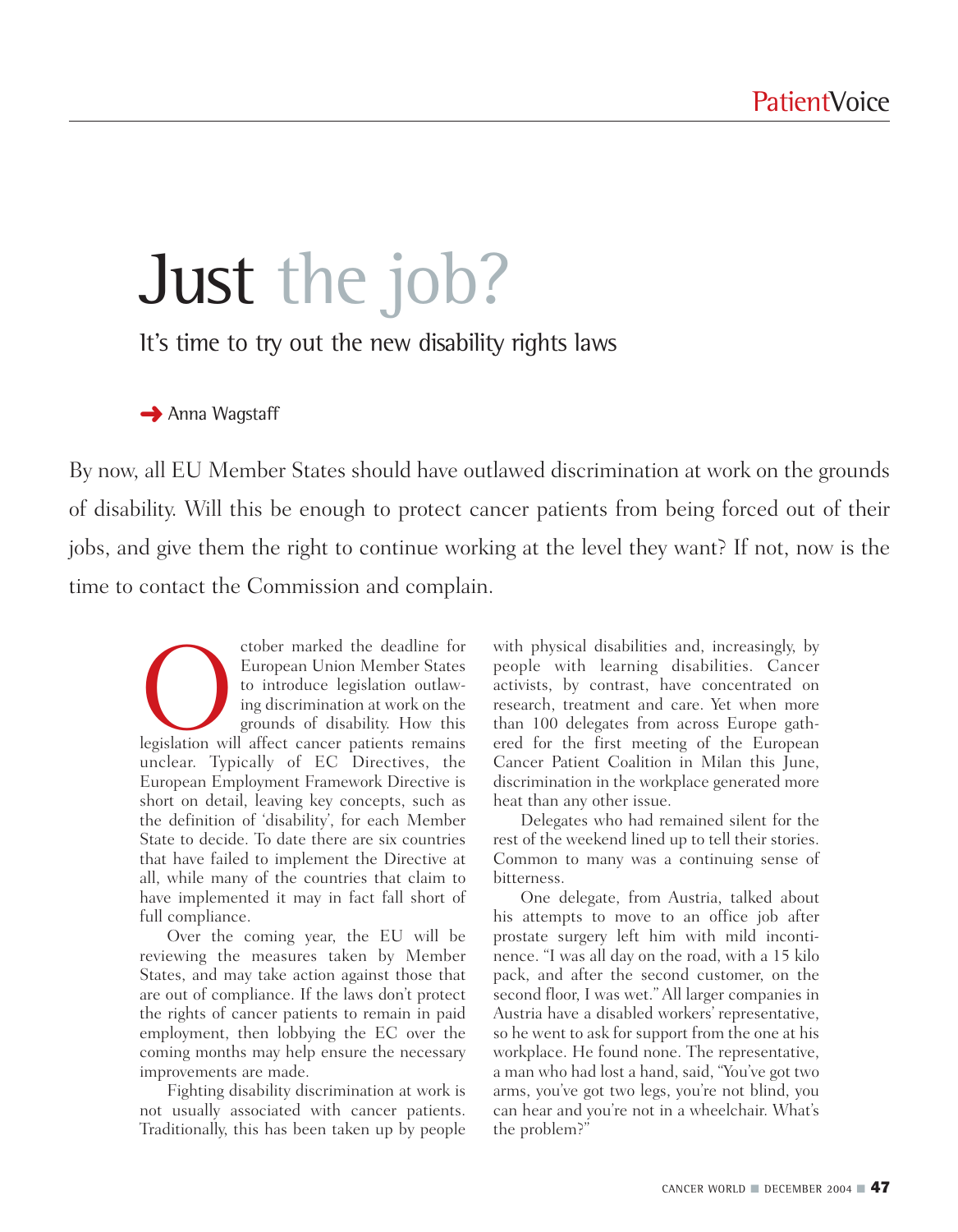## Patients often see keeping their job as an indicator that there is a future ahead of them

Another delegate, from Ireland, was forced from his job as a commercial artist because the combined effects of treatment for prostate cancer and chronic asthma left him needing a short nap half-way through the day. "So long as I can lie down for half an hour, my batteries can recharge and I can work with no problem whatsoever," he said. He felt he had been treated unfairly, but doubted he would have got anywhere by taking a case for discrimination: "My employer would simply say: 'This guy keeps falling asleep at work."

#### **FEELING WORTHLESS**

Similar experiences were reported from Germany, where one delegate complained of a vicious cycle in which cancer patients suffer stress and depression associated with their disease, which can affect their work. Employers who are not supportive and understanding put further pressure on the patient, by making them feel that they are worthless and not pulling their weight. "Even if they have every right to remain in their job," she said, "the company will offer them money to leave, and usually they end up leaving."

The stories from the European Cancer Patient Coalition seem, sadly, to be representative of what happens throughout Europe. Vesela Kapitanska is a breast cancer survivor who works as a family therapist in the Cancer Patients' Association in Bulgaria, where protection for workers rights has traditionally been strong. She tells of a cancer survivor, Tzveta Manikatova, who has been forced out of her job because of heart disease she contracted while undergoing radiotherapy following a mastectomy five years ago. Before her cancer diagnosis she had been doing a physically undemanding job at the Bulgarian Telecommunications Company. After her treatment, she returned to work, and for five years everything was fine. But when the company was recently privatised, a new manager took over. He told Manikatova and other workers with chronic health problems to sign a 'voluntary' redundancy agreement or be discharged without compensation after three months. With two children to care for, and a husband who was earning less than she was, she had no choice but to take the compensation, and is now looking for alternative work.

"It's not just an economic problem," says Kapitanska. "Most cancer patients want to return to their jobs to forget about the troubles they had and get back to their friends and normality. Working keeps them busy and stops them dwelling all the time on their disease. It also makes them feel useful and able to contribute, rather than ill and dependent."

Sandra Hunton, Director of a cancer support centre in Bradford, UK, strongly agrees. "Patients often see keeping their job as an indicator that there is a future ahead of them. They try to hang on because they have to believe that they are going to get well and will go back to work. Losing your job is a bit like losing the future. It's a bit like giving up."

Hunton has learnt from experience that even if employers are trying to force you out of the door, giving up your job is often not the best move. "Sometimes family or nurses and doctors, with the best of intentions, advise people to give up work, because they are caring and don't want the patient to be worried. But it may not be the best thing to do, for economic reasons or psychologically."

#### **MARGINALISED**

Elisabetta Iannelli, an Italian attorney, has represented many disabled and ill people on employment and benefits issues, and is herself a cancer survivor. She has written a guide to the rights of cancer patients.

At the Milan meeting, she insisted that the right to work is essential. "Imagine a 45-year-old man, with a family. He is diagnosed with cancer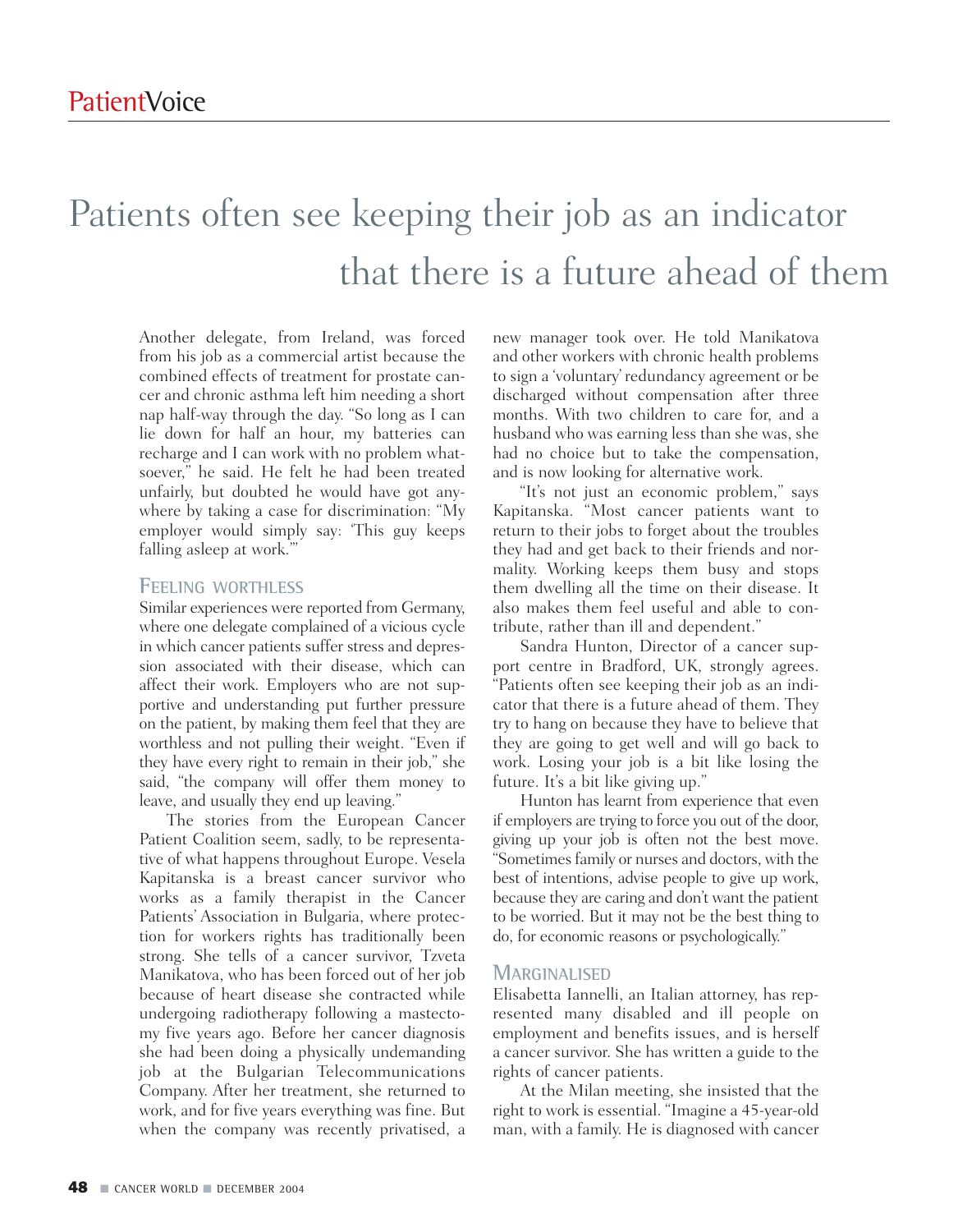but treated successfully. Then there is another threat. If he loses his job, he may become depressed, marginalised, a burden on his family. His family may also be discriminated against. Medicine gives him back his life, but society gives him other problems."

"We want to keep on working. It should be possible to change from full-time to part time jobs and afterwards maybe to change back again."

It is clear that cancer patients across Europe face similar problems at work. But can the European Employment Directive provide an effective remedy? "Probably yes," says barrister Catherine Casserley, who is senior legal advisor to the UK Disability Rights Commission, "But only under certain conditions."

For cancer patients, a key issue is how Member States choose to define 'disability', which is not spelled out in the EC Directive (see box, pages 50-51). Ireland, for instance, has a broad definition, and its legislation would clearly cover cancer patients. In the UK, by contrast, the definition is far more restrictive, and the majority of discrimination cases that have failed since the UK Disability Discrimination Act for employment came into force in December 1996, did so because the person was deemed not to fit the criteria. One employment tribunal ruled that a man with mild incontinence following surgery for prostate cancer was not disabled. He won his appeal, but only after he was obliged to reveal in court information so personal that he had never even talked about it with his wife.

#### **TAKING CASES**

Even with a well-framed law, however, many people will be unaware of their rights, or lack the confidence and money to take a case. "If the law is to be effective," says Casserley, "there has to be a body like the Disability Rights Commission in the UK that is responsible for raising awareness and has the power to take cases against employers."

Most important of all, she says, is that people facing discrimination take a stand. "The only way cancer patients are going to get anything out of this legislation, is if they use it."

Casserley cites two examples. A man had been accepted for a job at a large company as a senior software coordinator. While on holiday before starting his job he was diagnosed with multiple myeloma. He told the company he needed immediate treatment and explained his start date would be delayed. The company withdrew the job offer.

The second example involved a man who developed cancer while in employment. He told his employer he would need four weeks off. The employer said, "We don't think we can use you after you come back."

"Because of the Disability Discrimination Act," says Casserley, "we were able do something about both cases. In the first case, the man got another job, and the employer paid £12,000 [17,350 euros] for injury to his feelings. In the second case they withdrew the threat of dismissal."

The European Directive covers discrimination on the grounds of religion, belief, disability, age or sexual orientation. It lays down a principle of equal treatment, which it defines as 'no direct or indirect discrimination'. This means that you cannot be treated differently from a colleague merely because of your disability (direct discrimination), unless it is strictly relevant and there is no reasonable adjustment that can be made to help the person do the job. It also means that companies may not use criteria, provisions or practices that effectively discriminate against people with disabilities, unless they are able to show that the aim is legitimate and that it cannot be achieved by any other means (indirect discrimination).

## The only way cancer patients are going to get anything out of this legislation is if they use it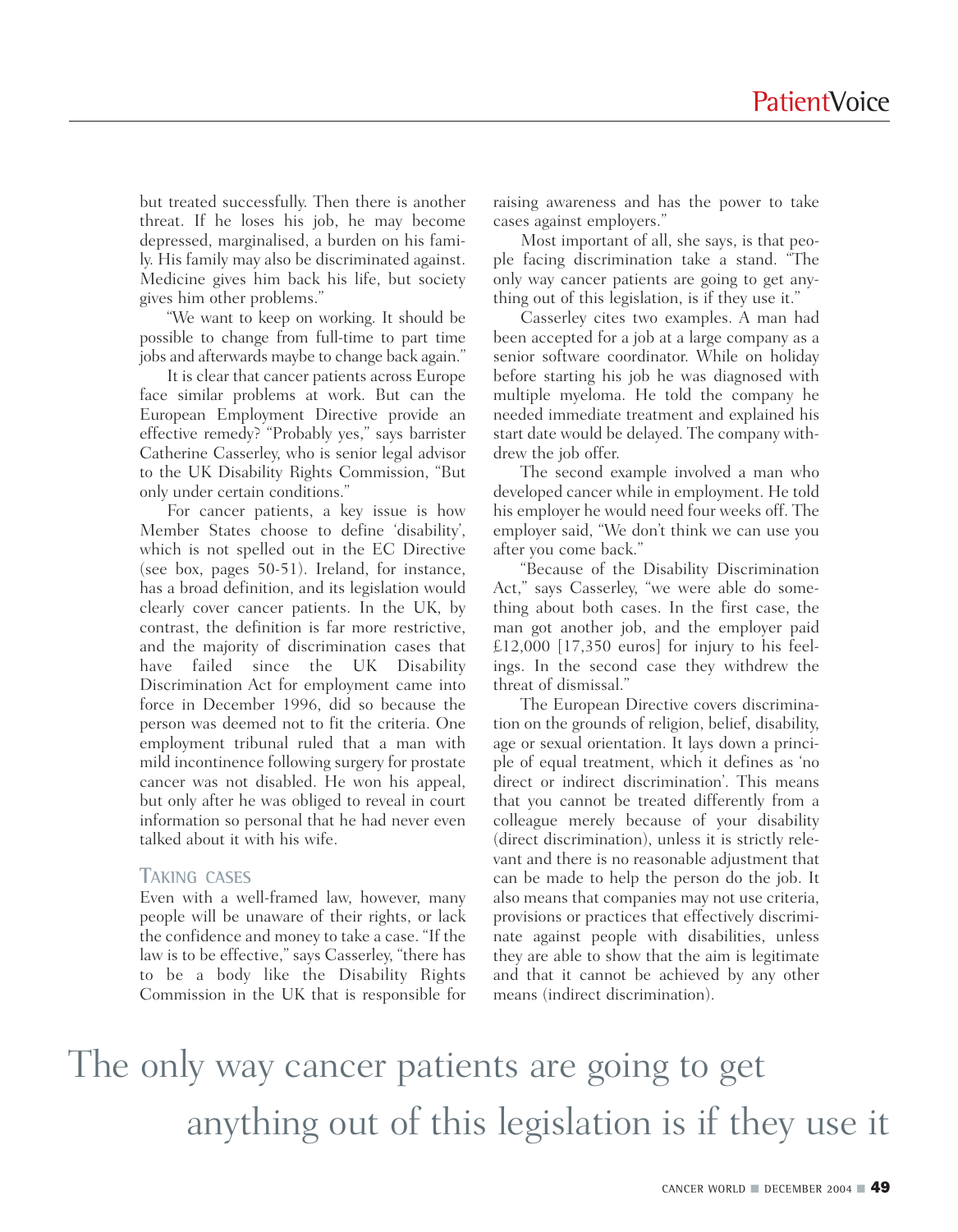## The most important provision obliges employers to make changes to the way they organise the work

For cancer patients, the most important provision is probably the one that obliges employers to make 'reasonable accommodation', in other words, to make changes to the way they organise the work to make working easier for employees covered by the Directive. This explicitly includes adjustments to 'patterns of working time and the distribution of tasks' if necessary. The right to switch, temporarily or permanently, to part-time working is not spelled out, but there is a strong basis for arguing that such a right is at least strongly implied in the wording of the Directive.

Casserley is convinced that, despite the vague terminology, the 'reasonable accommodation' requirement will provide protection for cancer patients and others. But she says that many European judges are sceptical. "They find it hard to get to grips with the idea that you can require an employer to change the way they work. But that is what they have to do."

#### **PYRRHIC VICTORIES**

As with other employment legislation, there will be a gap between what the law says and what

#### Ley de no-discriminación y accesibilidad universal para personas con discapacidad 2003 (Article 1 para 2)

#### *(Anti-discrimination and universal accessibility for disabled people Act 2003)*

"For the purposes of this law, disabled persons shall include all those who have a grade of handicap of 33 per cent or above. In all cases, any person receiving a social security pension for a permanent incapacity graded as a total, absolute or serious handicap, as well as any person receiving a social security pension having been retired from work due to permanent incapacity shall be considered as having a grade of handicap of 33 per cent or above."

#### This is one of the more restrictive definitions, which would exclude most cancer patients from being covered by the law.

### SPAIN **IRELAND**

#### Employment Equality Act 1998

*Disability is defined as* "the total or partial absence of a person's bodily functions, including the absence of a part of a person's body, (b) the presence in the body of organisms causing or likely to cause chronic disease or illness (c) the malfunction/malformation disfigurement of a part of a person's body (d) a condition or malfunction which results in a person learning differently from a person without a condition or malfunction or (e) a condition, illness or disease which affects a person's thought processes, perceptions of reality, emotions or judgment or which results in disturbed behaviour, and shall be taken to include a disability which exists at present, or which previously existed but no longer exists, or which may exist in the future or which is imputed to a person."

This is a broad definition. Although very medically based, it does not require the person to have a condition for a particular length of time, nor does it require a certain degree of symptoms. This means there are few disputes, if any, about whether or not someone meets the definition.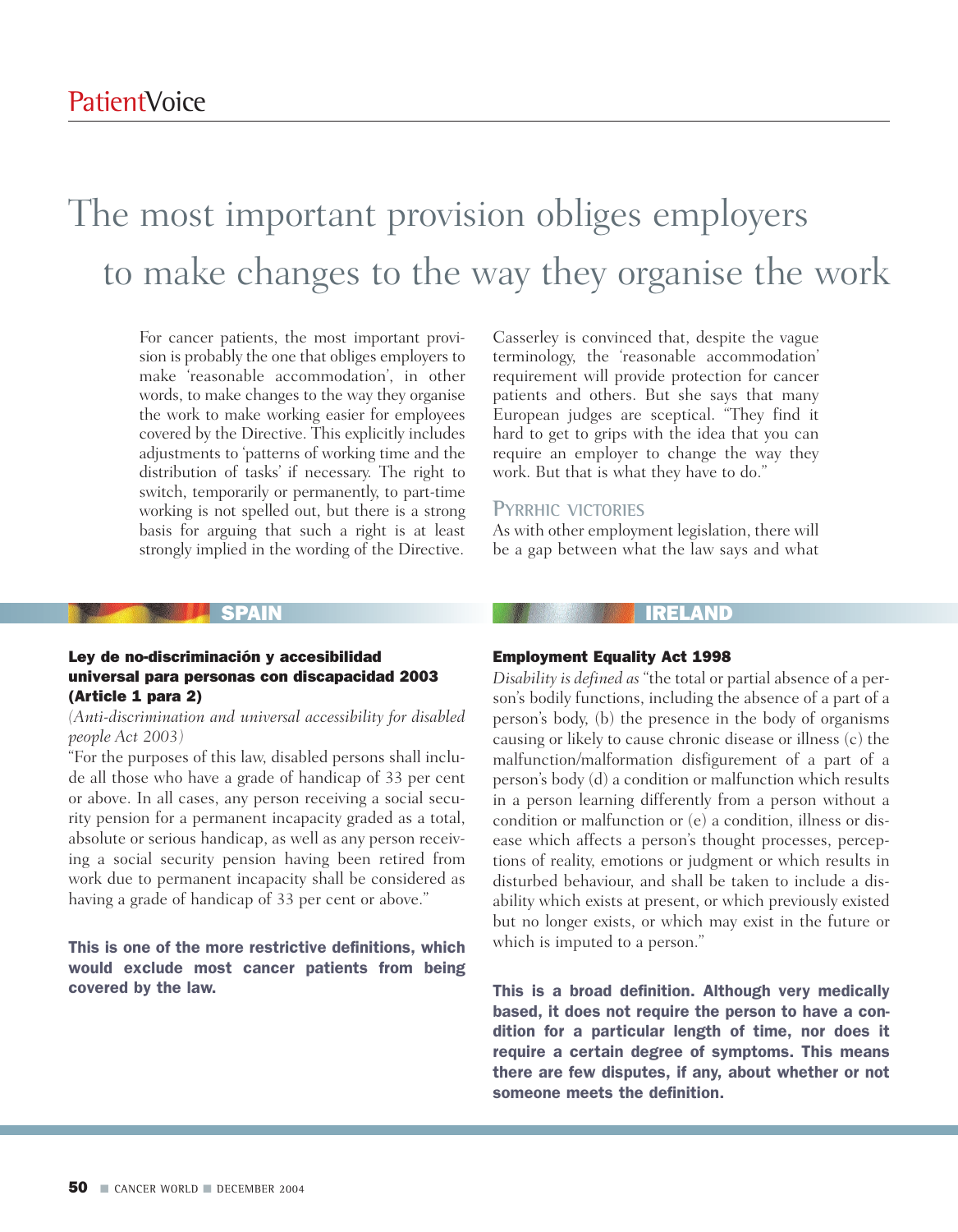employers do. One of the UK delegates to the Milan conference argued that many 'successful' actions under the anti-discrimination legislation were pyrrhic victories. "The cases were won, and compensation was paid, but the employees still lost their jobs."

Worse still, many cases never even make it to a tribunal. Alison Rooks, who works as a benefits advisor at Bradford Cancer Support, says that workers are often nervous about taking up the issue and asking their employer to change the way they work. "The question is whether people have the energy and confidence to challenge their manager, and take a case through a tribunal, at the very time when they have to devote their energies to struggling with the disease."

The situation is not helped by low levels of unionisation, and poor provision of good-quality free advice on employment matters.

#### **UNITED**

#### Disability Discrimination Act 1995 (section I)

"A person has a disability for the purposes of the DDA if s/he has a physical or mental impairment which has a substantial and long-term adverse effect on his or her ability to carry out normal day to day activities."

'Long term' *is defined as* "lasting 12 months, likely to last for 12 months or for the rest of the person's life" *(if their lifespan is likely to be less than 12 months)*

'Normal day to day activities' *is defined as* "mobility, manual dexterity, physical co-ordination, continence, ability to lift, carry or move everyday objects; speech; hearing; sight; memory; the ability to learn, understand or concentrate; the perception of risk or physical danger"

*The definition also covers those with 'progressive' conditions, if they have some symptoms and the condition is likely to develop so that it will in future meet the full test of definition of disability.*

This definition has the scope to be broad, depending on how the courts interpret it. The time limit may be a problem, for instance, for patients experiencing cyclical episodes of acute illness and remission

Rooks cites a recent tribunal in which a woman won financial compensation after being edged out of her job following cancer treatment. Ironically, the employer was a medical General Practitioner.

So how much is the European Directive really worth? A great deal, according to Casserley. "The real successes are the cases we don't hear about, because they don't come to court. People ring up, they find out about their rights, and they say to their employers: 'You can't do this to me.' It's at that point that it has the most effect. That's why it's important to raise awareness so you solve these situations before they get that far."

The point was well taken in Milan. Yet, it was also clear that joining a broader campaign for fair treatment at work involves defining where cancer patients fit into the disability lobby. Many people with disabilities and chronic conditions like epilepsy see their disability as an important element in how they define themselves. Most cancer patients, in contrast, refuse to allow the cancer to define who they are. For many patients, defining themselves as 'normal' and 'healthy' is an important part of defeating the disease and of putting the trauma of diagnosis and the misery of acute treatment behind them.

Yet cancer patients do often suffer effects from illness or treatment, including fatigue (which affects up to 80% of patients), lymphoedema and other circulatory problems, and incontinence. If these are to be recognised under discrimination legislation, they have to have some kind of a name. "I prefer the term 'impairment' to disability," said one delegate. "I'm not sure we want to be called handicapped or disabled or impaired," said another. In the end, it was agreed that the discussion of how cancer patients should define themselves should be revisited at a later date. (Such a discussion has long been going on in the wider disability movement, which would argue that while people may have impairments, they are only handicapped by other people's ignorance or prejudice.)

#### **HOSTILE RECEPTION**

Delegates from Austria and Italy reported a hostile reception from some national disability